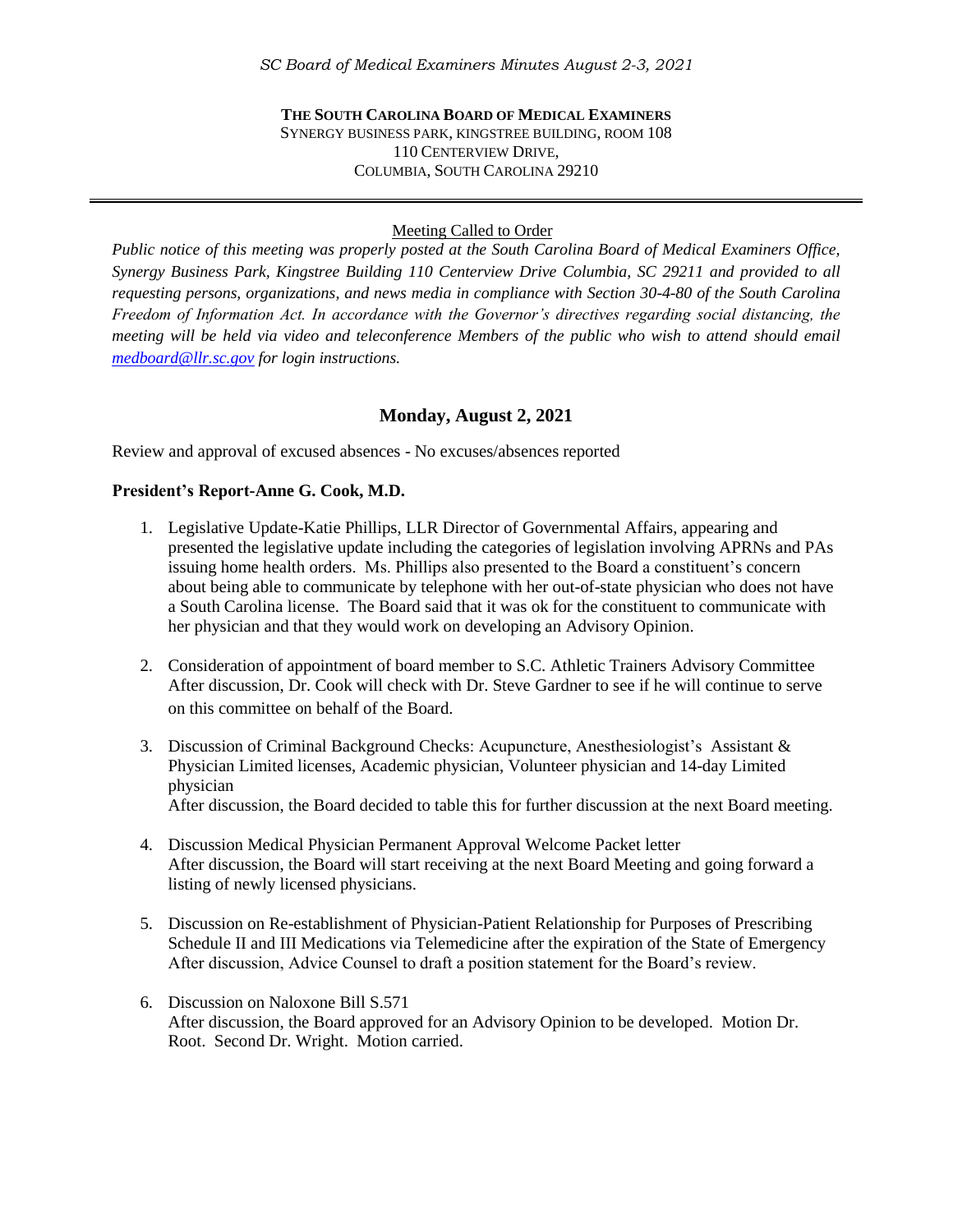- 7. Discussion of Anesthesiologist Assistant licensure After discussion, the Board agreed they had no safety concerns with the supervisory ratio from "two to one" to "four to one". Motion Dr. Wright. Second Dr. Franga. Motion carried.
- 8. Review draft regulations on Emergency Licensure After discussion, Advice Counsel to draft regulations for the Board's review.

Administrator's Report – Pam Dunkin, Interim Administrator

- 1. Physician Assistant Advisory Committee. After discussion, the Board approved the proceedings of the July 2021 Physician Assistant Advisory Committee. Motion Dr. Schabel. Second Dr. Wright. Motion carried.
- 2. Respiratory Care Practitioner Advisory Committee. After discussion, the Board approved the proceedings of the July 2021 Respiratory Care Practitioner Advisory Committee. Motion Dr. Wright. Second Dr. Dilts. Motion carried.
- 3. Acupuncture Advisory Committee. The Acupuncture Advisory Committee did not meet since the last Board meeting, and the Board was advised of their license issuance information.
- 4. Election Update. Ms. Dunkin reported that she hadn't had a chance yet to start working on the elections and will give the Board a more thorough update at the next Board meeting.
- 5. Meeting dates 2021, 2022, 2023. These dates were presented to the Board by Ms. Dunkin.

2016-579, Panel Report and Recommendations

Board accepted Panel findings and issued a Letter of Caution. Motion Dr. Januchowski. Second Dr. Mills-Floyd. Motion carried.

IGLECIA-FERNANDEZ, Raymond, M.D. of Jacksonville, Fl., Applicant for Licensure Approved for licensure without condition. Motion Dr. Cook. Second Dr. Root. Motion carried.

ADAMSON, Theran, M.D. of Boise, ID, Applicant for Licensure Approved for licensure without condition. Motion Dr. Wright. Second Dr. Root. Motion carried.

2015-161, Panel Report and Recommendations [closed hearing] Board accepted Panel findings, and license was permanently revoked. Motion Dr. Wright. Second Dr. Howell. Motion carried.

LORENZ, Gifford W., M.D. of Savannah, GA., Applicant for Licensure Approved for licensure without condition. Motion Dr. Schabel. Second Dr. Chow. Motion carried.

ROSE, Claire E., M.D. of Milwaukee, WI, Applicant for Licensure Approved for licensure without condition. Motion Dr. Schabel. Second Dr. Wright. Motion carried.

ATKINS, Colby P., M.D. of Lexington, KY, Applicant for Licensure [14-day] Approved for licensure without condition. Motion Dr. Januchowski. Second Dr. Schabel. Motion carried.

SWAMY, Anand R., D.O. of Florence, S.C., Applicant for Licensure [closed hearing] Approved for licensure without condition. Motion Dr. Franga. Second Dr. Wright. Motion carried.

FINLEY, Molly A., D.O. of San Francisco, CA, Renewal Applicant [closed hearing] Approved to renew license without condition. Motion Dr. Chow. Second Dr. Schabel. Motion carried.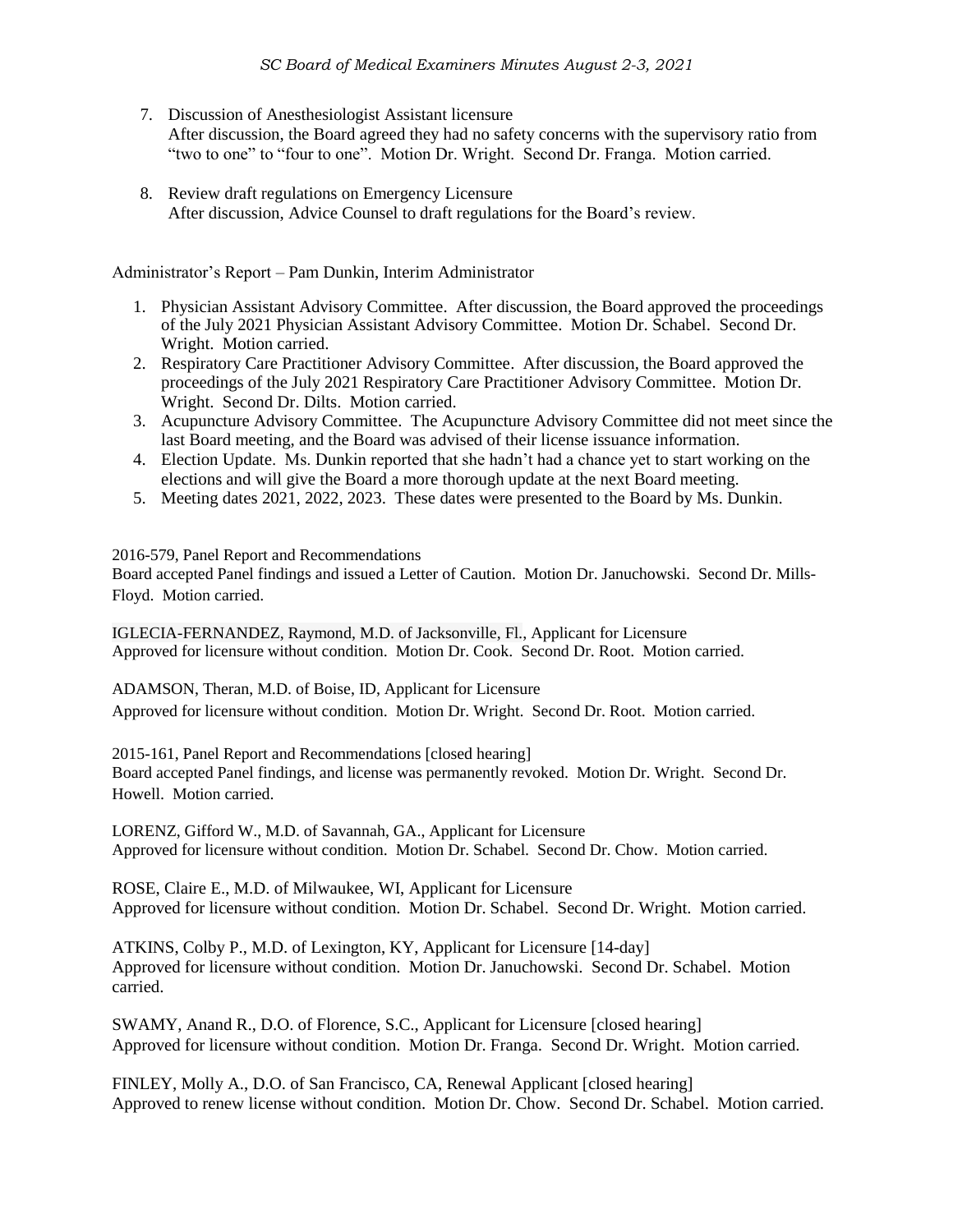2013-10, Petition for release from terms and conditions [closed hearing] Petition granted with altered conditions that included terms and conditions known to the Respondent and the Board. Motion Dr. Schabel. Second Dr. Franga. Motion carried.

2013-474, Petition for release from terms and conditions [closed hearing] Approved release from particular terms and conditions, known to the Respondent and the Board. However, the Board continued other original terms and conditions known to the Board and the Respondent. Motion Dr. Dilts. Second Dr. Schabel. Motion carried.

2015-234, Petition for release from terms and conditions [closed hearing] Petition granted. Motion Dr. Howell. Second Dr. Schabel. Motion carried.

GAY, Kara J., P.A. OF Charleston, SC, Request to prescribe controlled substances via telemedicine No action taken. Discussion only.

# **Tuesday, August 3, 2021**

SCDLLR Financial Report, Emily Farr, SCDLLR Agency Director, and Abhijit Deshpande, SCDLLR Finance and Procurement Program Manager II Board was given an overview of the Board's cash balance.

Office of Disciplinary Counsel and Office of Investigations and Enforcement Report Pat Hanks, Office of Disciplinary Counsel, Ashley McNair, Office of Investigations and Enforcement In addition to the case statistics and training received by OIE staff, there were 47 Dismissals, 14 Formal Complaints and 25 Letters of Caution.

Motion to accept Dismissals-Motion by Dr. Wright. Second by Dr. Howell. Motion carried. Motion to accept Formal Complaints-Motion by Dr. Root. Second by Dr. Januchowski. Motion carried. Motion to accept Letters of Caution-Motion by Dr. Wright. Second by Dr. Chow. Motion carried.

Pam Dunkin, SCBME/POD Interim Administrator, Introduction of New Staff – Courtney Lopez, Reena Pandiri, Cynthia Carter, Ashley East, Tierra Flemming and Alice Weston New staff that was present introduced to the Board, and the Board was given a staffing update.

PATTERSON, Andre C., M.D. of West Columbia, S.C., Applicant for Licensure Applicant did not appear. Moved to November 2021 Board meeting.

2013-258, MOA, Reject the MOA and dismiss case. Motion Dr. Januchowski. Second Dr. Schabel. Motion carried.

BRYAN, Tiffany Renee' D.O. of Christiansburg, VA, Applicant for Licensure Approved for licensure without condition. Motion Dr. Januchowski. Second Dr. Dilts. Motion carried.

SCHWARTZBERG, Glen of Mandeville, LA, Applicant for Licensure Approved for licensure without condition. Motion Dr. Schabel. Second Dr. Franga. Motion carried.

BOYLSON, Colleen J., M.D. of Summerville, S.C., Request on behalf of Sweetgrass Pediatrics to prescribe controlled substances via telemedicine. No action taken. Discussion only.